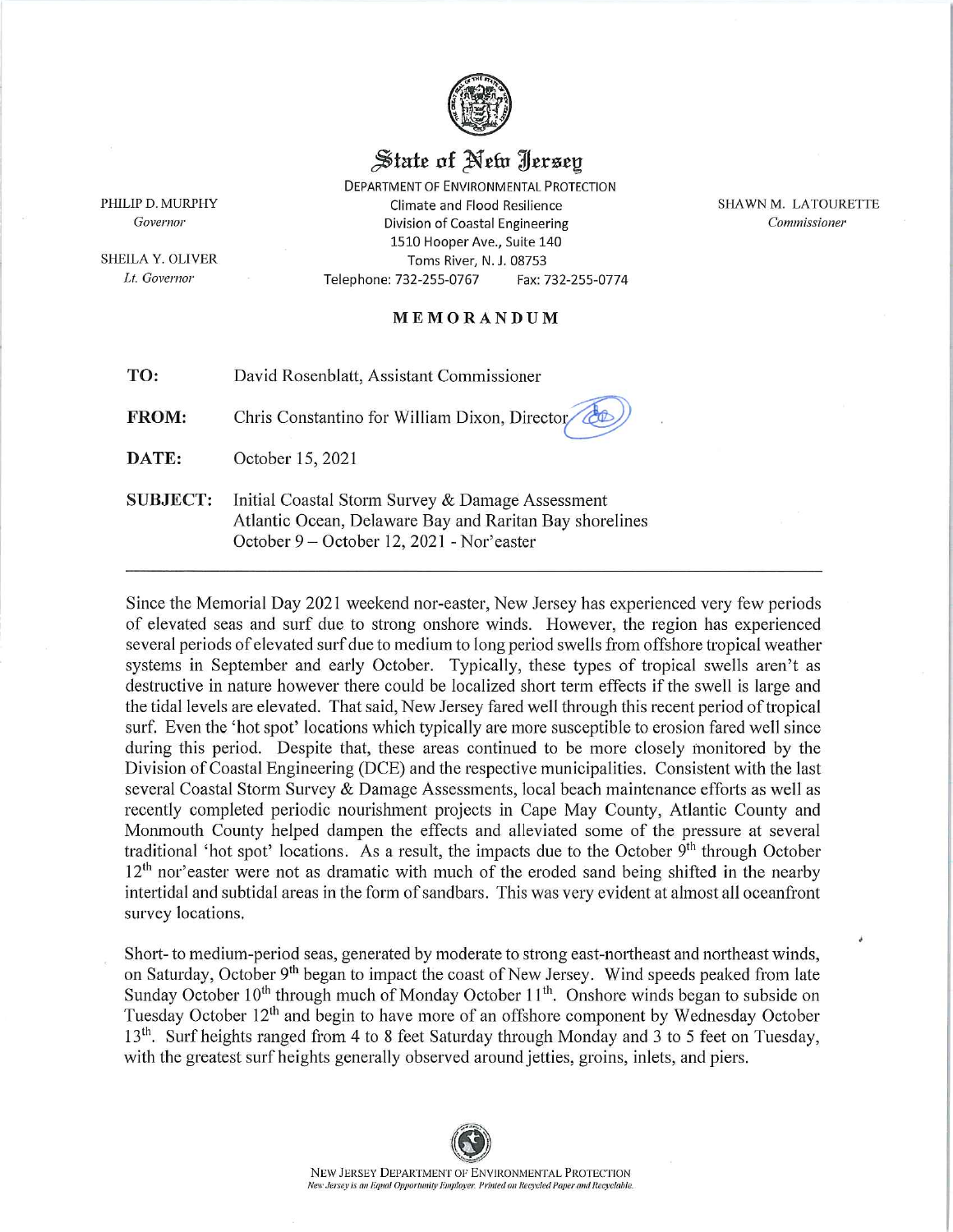Buoys off the New Jersey coast recorded wind gusts over 40 mph. Gusts at inland reporting stations were recorded over 40 mph during the peak of the event. Sea heights at nearby buoys peaked at 15 feet. Oceanfront tides reached minor flood stage levels for between 4 and 6 high tide cycles from between October  $8<sup>th</sup>$  and October  $12<sup>th</sup>$  in New Jersey; some back bay locations reached moderate flood stage during the same period. These elevated tidal levels, which began before the weather event, were a product of the recent astronomical tide phase with the prolonged period of moderate onshore winds exasperating the water levels during the event.

A full post-storm assessment was conducted on Tuesday, October 12<sup>th</sup> and Wednesday October 13<sup>th</sup>; the results of this assessment are contained in this report. During the compilation of this report, the surf conditions were around 3-5 feet on October  $12<sup>th</sup>$  with winds generally under  $25$ mph and 2 to 4 feet on October 13th with winds generally under 15 mph. A detailed summary listed by municipality from north to south is enclosed.

Of the 81 sites were surveyed, 79 had minor beach or dune erosion, 2 had moderate beach or dune erosion and 0 had major beach or dune erosion. Criteria for determining damage levels are listed at the end of this summary.

Please note that the storm damage assessments found herein were conducted in a rapid time interval with pre-storm and post-storm observations made immediately before and after the event in question. Please note that the changes documented in this report are from this event; pre-existing conditions (i.e. scarps in dunes prior to the event) and what caused these conditions are not always reported herein. It is often the Division's experience that much of the material eroded from the "dry" beach area has not been lost, but rather redistributed within the beach profile system, such as creation or enlargement of offshore sand bars. Our expectation is that much of material will return to the "dry" beach in time following the storm; this time frame may vary based on several contributing factors such as storm frequency and duration.

## **\* Damage Levels:**

Major erosion – consists of significant or total beach berm loss and/or significant erosion and scarping of the dunes.

Moderate erosion – consists of significant scarping and/or significant sloped erosion of beach berm and/or minor erosion of the dunes.

Minor erosion – consists of redistribution of sand within the beach profile or loss of sand without significant scarping or significant sloped erosion.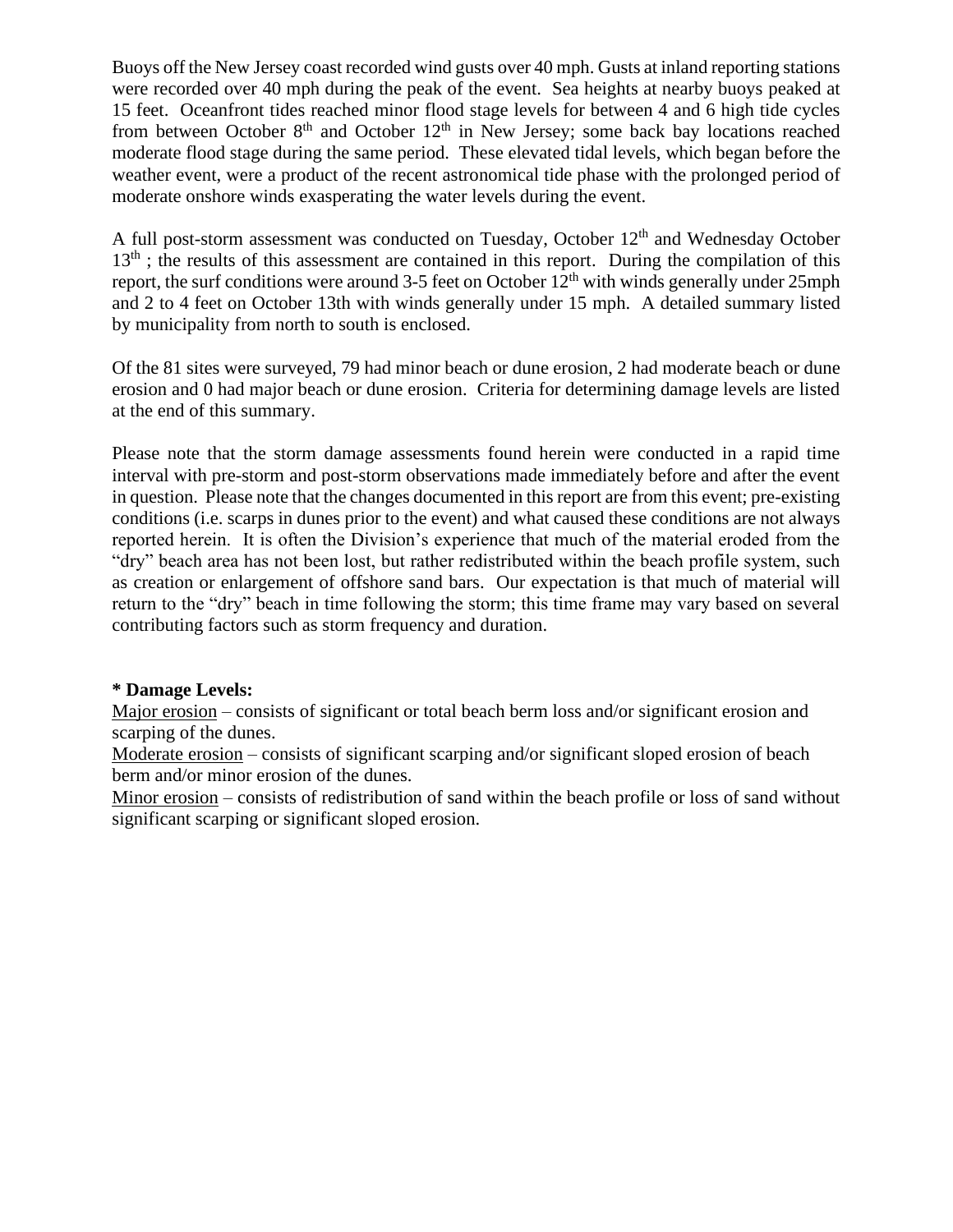| <b>LOCATION</b>                                   | <b>INSPECTION NOTES</b>                                                                                                                                                                                                                                                                                                                                                                                                                                                                                                                      | <b>DAMAGE LEVEL*</b> |
|---------------------------------------------------|----------------------------------------------------------------------------------------------------------------------------------------------------------------------------------------------------------------------------------------------------------------------------------------------------------------------------------------------------------------------------------------------------------------------------------------------------------------------------------------------------------------------------------------------|----------------------|
| PERTH AMBOY                                       | No major incidents or damage observed or reported.                                                                                                                                                                                                                                                                                                                                                                                                                                                                                           | Minor                |
| <b>SOUTH AMBOY</b>                                | No major incidents or damage observed or reported.                                                                                                                                                                                                                                                                                                                                                                                                                                                                                           | Minor                |
| <b>OLD BRIDGE</b>                                 | Various sections of vertical dune scarps, up to 3' high<br>and 2' wide. No major incidents or damage observed<br>or reported                                                                                                                                                                                                                                                                                                                                                                                                                 | Minor                |
| <b>ABERDEEN</b>                                   | No major incidents or damage observed or reported.                                                                                                                                                                                                                                                                                                                                                                                                                                                                                           | Minor                |
| <b>ABERDEEN</b><br><b>CLIFFWOOD BEACH</b>         | Up to 10' of sloped erosion, 1' to 2' in height. Various<br>sections of vertical dunes scarps, up to 2' in height.<br>Wave runup/tide to the upper beach. Sand over wash<br>reported along Lakeshore Dr. and Ocean Blvd.                                                                                                                                                                                                                                                                                                                     | Minor                |
| <b>KEYPORT</b>                                    | No major incidents or damage observed or reported.                                                                                                                                                                                                                                                                                                                                                                                                                                                                                           | Minor                |
| <b>UNION BEACH</b>                                | Up to 20' of sloped erosion, $1'$ - 2' in height. No major<br>incidents or damage observed or reported.                                                                                                                                                                                                                                                                                                                                                                                                                                      | Minor                |
| KEANSBURG-<br><b>BAYSHORE</b><br><b>FLOODGATE</b> | Minor sloped erosion and redistribution of sand. No<br>major incidents or damage reported. Gate was closed<br>consistent with the Operations Manual.                                                                                                                                                                                                                                                                                                                                                                                         | Minor                |
| <b>KEANSBURG</b>                                  | Floodgate Facility to Point Comfort: Up to 50' of<br>sloped erosion, $1' - 2'$ in height. Various sections of<br>pre-existing vertical beach scarps, up to 5' in height.<br>Point Comfort to Ideal Beach: Up to 50' of sloped<br>erosion, 1'-2' in height. Various sections of pre-<br>existing vertical beach scarps, up to 5' in height. No<br>major incidents or damage observed or reported.<br><b>Ideal Beach to Pews Creek:</b> Up to 10' of sloped<br>erosion, 1'-2' in height. No major incidents or<br>damage observed or reported. | Minor                |
| <b>MIDDLETOWN</b>                                 | Pews Creek Pump Station: Gate was closed<br>consistent with the Operations Manual.                                                                                                                                                                                                                                                                                                                                                                                                                                                           | Minor                |
|                                                   | Port Monmouth: Up to 10' of sloped erosion. 1'-2' in<br>height. No major incidents or damage observed or<br>reported.                                                                                                                                                                                                                                                                                                                                                                                                                        | Minor                |
|                                                   | <b>Belford:</b> Existing 6' scarp along the dike at the ferry<br>terminal. No major incidents or damage observed or<br>reported.                                                                                                                                                                                                                                                                                                                                                                                                             | Minor                |
|                                                   | <b>Leonardo:</b> No major incidents or damage observed or<br>reported.                                                                                                                                                                                                                                                                                                                                                                                                                                                                       | Minor                |
| <b>ATLANTIC</b><br><b>HIGHLANDS</b>               | No major incidents or damage observed or reported.                                                                                                                                                                                                                                                                                                                                                                                                                                                                                           | Minor                |
| <b>HIGHLANDS</b>                                  | No major incidents or damage observed or reported.                                                                                                                                                                                                                                                                                                                                                                                                                                                                                           | Minor                |
| <b>SEA BRIGHT</b>                                 | Minor sloped erosion. Some wave runup/tide to the<br>upper beach. No major incidents or damage observed<br>or reported.                                                                                                                                                                                                                                                                                                                                                                                                                      | Minor                |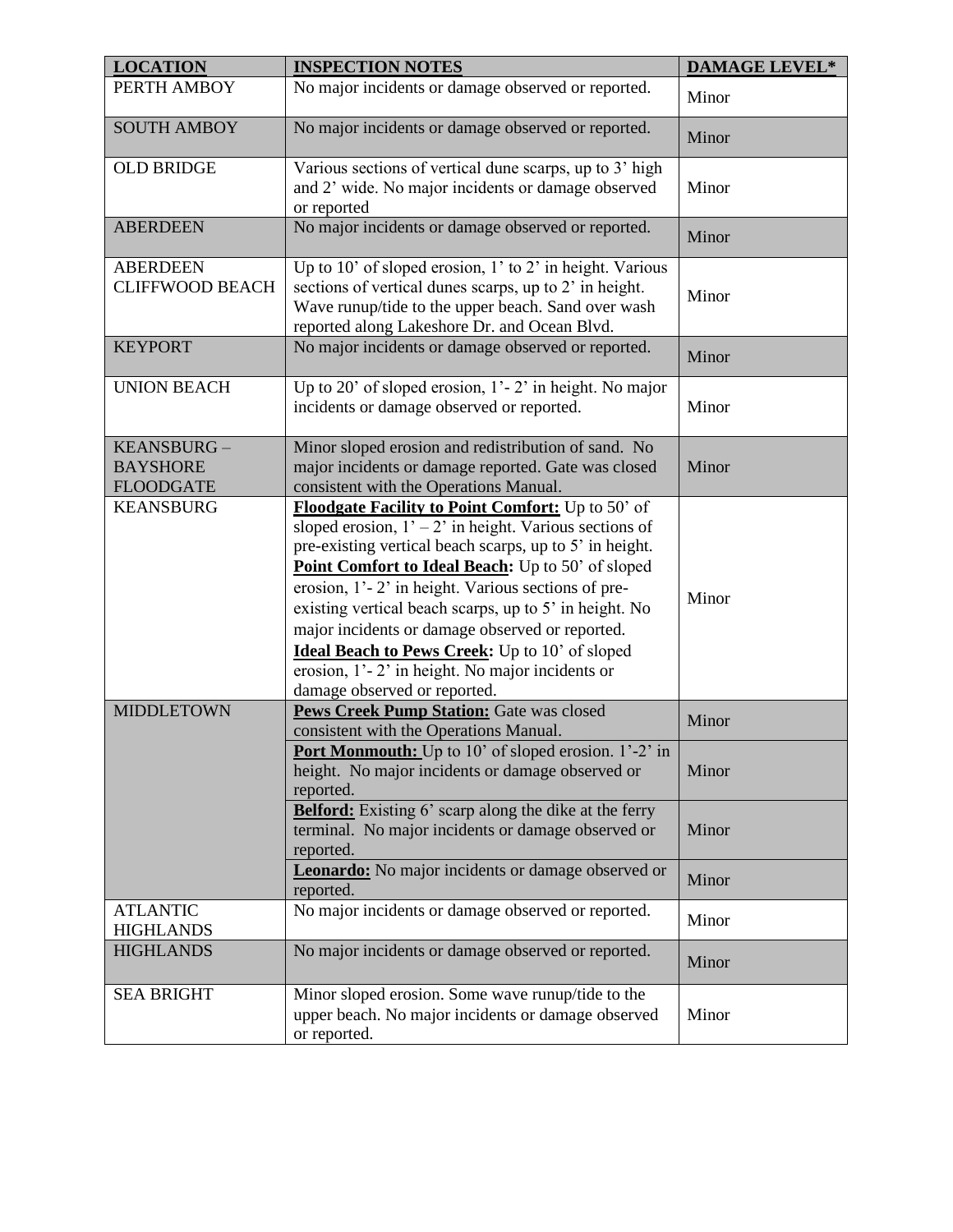| <b>MONMOUTH</b>      | Riverview Road to Beach Rd.: Up to 35' of sloped         |       |
|----------------------|----------------------------------------------------------|-------|
| <b>BEACH</b>         | erosion. Wave runup/tide to the upper beach. Some        | Minor |
|                      | windblown sand overtopped seawall.                       |       |
|                      |                                                          |       |
|                      | Beach Rd. to South end of Borough: Up to 75' of          |       |
|                      | sloped erosion with some vertical beach scarping near    | Minor |
|                      | Beach Road. Wave runup/tide to the upper beach.          |       |
| <b>LONG BRANCH</b>   | Seven Presidents to Seaview Ave.: Up to 45' of           |       |
|                      | sloped erosion. Some wave runup/tide to the upper        | Minor |
|                      | beach.                                                   |       |
|                      | Seaview Ave. to Cottage Pl.: Up to 35' of sloped         | Minor |
|                      | erosion. Wave runup/tide to the upper beach.             |       |
|                      | <b>Cottage Pl. to Pullman Ave.:</b> Up to 35' of sloped  |       |
|                      | erosion. Wave runup/tide to the upper beach. Sinkhole    | Minor |
|                      | formed upland of Pullman Avenue bulkhead.                |       |
| <b>DEAL</b>          | Minor to moderate sloped erosion and redistribution of   |       |
|                      | sand throughout municipality. Areas of vertical beach    |       |
|                      | scarping, up to 2' in height near Whitehall Ave. Some    | Minor |
|                      | wave runup/tide to the upper beach. No major             |       |
|                      | incidents or damage observed or reported.                |       |
| <b>ALLENHURST</b>    | Minor sloped erosion and redistribution of sand. Wave    |       |
|                      |                                                          |       |
|                      | runup/tide to the upper beach. No major incidents or     | Minor |
|                      | damage observed or reported.                             |       |
| <b>LOCH ARBOUR</b>   | Minor sloped erosion and redistribution of sand. Wave    |       |
|                      | runup/tide to the upper beach. No major incidents or     | Minor |
|                      | damage observed or reported.                             |       |
| <b>ASBURY PARK</b>   | Minor sloped erosion and redistribution of sand. 2'-3'   |       |
|                      | of vertical beach scarping near beach access/parking     |       |
|                      | lot at Deal Lake Flume/8 <sup>th</sup> Ave. Jetty. Wave  | Minor |
|                      | runup/tide to the upper beach. No major incidents or     |       |
|                      | damage observed or reported.                             |       |
| <b>NEPTUNE</b>       | Minor sloped erosion and redistribution of sand. Wave    |       |
| <b>OCEAN GROVE</b>   | runup/tide to the upper beach/dune. No major             | Minor |
|                      | incidents or damage observed or reported.                |       |
| <b>BRADLEY BEACH</b> | Minor sloped erosion and redistribution of sand. Wave    |       |
|                      | runup/tide to the upper beach/dune. No major             | Minor |
|                      | incidents or damage observed or reported.                |       |
| <b>AVON</b>          | Minor sloped erosion and redistribution of sand. Wave    |       |
|                      | runup/tide to the upper beach. No major incidents or     | Minor |
|                      | damage observed or reported.                             |       |
| <b>BELMAR</b>        |                                                          |       |
|                      | Minor sloped erosion and redistribution of sand. Wave    |       |
|                      | runup/tide to the upper beach. No major incidents or     | Minor |
|                      | damage observed or reported.                             |       |
| <b>SPRING LAKE</b>   | Minor erosion and redistribution of sand. Wave           |       |
|                      | runup/tide to the upper beach. Ongoing construction      | Minor |
|                      | near Spring Lake Beach Department. No major              |       |
|                      | incidents or damage observed or reported.                |       |
| <b>SEA GIRT</b>      | Sloped erosion and redistribution of sand. Vertical      |       |
|                      | dune scarping, up to 3'-4' in height, at the south end   |       |
|                      | of municipality. Wave runup/tide to the upper            | Minor |
|                      | beach/dune. No major incidents or damage observed        |       |
|                      | or reported.                                             |       |
| <b>MANASQUAN</b>     | Sloped erosion, $1'-2'$ in height. Wave runup/tide to    |       |
|                      | the upper beach/dune. No major incidents or damage       | Minor |
|                      | observed or reported.                                    |       |
| POINT PLEASANT       | Up to 70' of sloped erosion, $5'$ - $6'$ in height. Wave |       |
| <b>BEACH</b>         | runup/tide to the upper beach/dune.                      | Minor |
|                      |                                                          |       |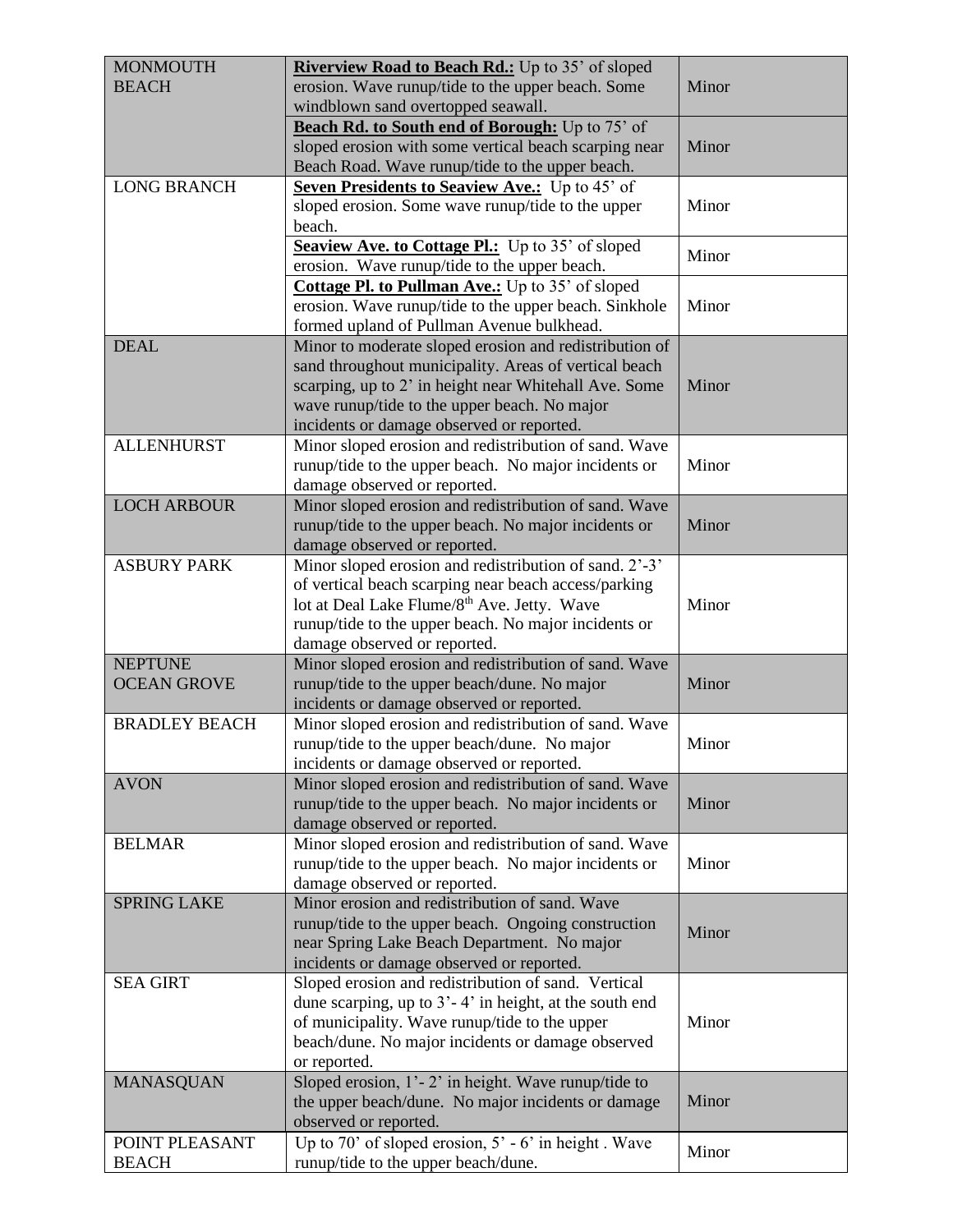| <b>BAY HEAD</b>                                                                | Up to 30' of sloped erosion, $5'$ - 6' in height. Wave<br>runup/tide to the upper beach/dune.                                                                                                                                                                                                | Minor    |
|--------------------------------------------------------------------------------|----------------------------------------------------------------------------------------------------------------------------------------------------------------------------------------------------------------------------------------------------------------------------------------------|----------|
| <b>MANTOLOKING</b>                                                             | Up to 15' of sloped erosion, 4' - 5' in height. Wave<br>runup/tide to the upper beach/dune.                                                                                                                                                                                                  | Minor    |
| <b>BRICK</b>                                                                   | Minor sloped erosion and redistribution of sand.<br>Some wave runup/tide to the upper beach/dunes. No<br>major incidents or damage observed or reported.                                                                                                                                     | Minor    |
| <b>TOMS RIVER</b><br><b>NORMANDY BEACH</b><br>through MONTEREY<br><b>BEACH</b> | Minor sloped erosion and redistribution of sand.<br>Some wave runup/tide to the upper beach/dunes. No<br>major incidents or damage observed or reported.                                                                                                                                     | Minor    |
| <b>LAVALLETTE</b>                                                              | Up to 15' of sloped erosion, $4'$ - 5' in height. Wave<br>runup/tide to the upper beach/dune.                                                                                                                                                                                                | Minor    |
| <b>TOMS RIVER</b><br><b>ORTLEY BEACH</b>                                       | Up to 30' of sloped erosion, $4'$ - 5' in height. Vertical<br>dune scarp, up to 7' in height from $5th$ Ave. to $7th$ Ave.<br>Several crossovers damaged. Wave runup/tide to the<br>upper beach/dune.                                                                                        | Moderate |
| <b>SEASIDE HEIGHTS</b>                                                         | Up to 30' of sloped erosion, $4'$ - 5' in height. Wave<br>runup/tide to the upper beach/dune.                                                                                                                                                                                                | Minor    |
| <b>SEASIDE PARK</b>                                                            | Up to 30' of sloped erosion, $4'$ - 5' in height. Wave<br>runup/tide to the upper beach/dune.                                                                                                                                                                                                | Minor    |
| <b>BERKELEY TWP.</b><br><b>S. SEASIDE PARK</b>                                 | Minor sloped erosion and redistribution of sand.<br>Some wave runup/tide to the upper beach/dunes.                                                                                                                                                                                           | Minor    |
| <b>ISLAND BEACH</b><br><b>STATE PARK</b>                                       | Minor sloped erosion and redistribution of sand.<br>Some wave runup/tide to the upper beach/dunes.                                                                                                                                                                                           | Minor    |
| <b>BARNEGAT LIGHT</b>                                                          | No major incidents or damage observed or reported.                                                                                                                                                                                                                                           | Minor    |
| LONG BEACH TWP.<br><b>LOVELADIES</b>                                           | Up to 40' of sloped erosion, up to 3' in height. Wave<br>runup/tide to the upper beach/dune.                                                                                                                                                                                                 | Minor    |
| <b>HARVEY CEDARS</b>                                                           | Up to 40' of sloped erosion, up to 3' in height. Wave<br>runup/tide to the upper beach/dune.                                                                                                                                                                                                 | Minor    |
| LONG BEACH TWP.<br><b>NORTH BEACH</b>                                          | Up to 40' of sloped erosion, up to 3' in height. Wave<br>runup/tide to the upper beach/dune.                                                                                                                                                                                                 | Minor    |
| <b>SURF CITY</b>                                                               | Up to 40' of sloped erosion, up to $3'$ in height. Wave<br>runup/tide to the upper beach/dune.                                                                                                                                                                                               | Minor    |
| <b>SHIP BOTTOM</b>                                                             | Up to 40' of sloped erosion, up to $3'$ in height. Wave<br>runup/tide to the upper beach/dune.                                                                                                                                                                                               | Minor    |
| LONG BEACH TWP.<br><b>BRANT BEACH</b><br>through N. BEACH<br><b>HAVEN</b>      | Up to 40' of sloped erosion, up to 3' in height. Wave<br>runup/tide to the upper beach/dune.                                                                                                                                                                                                 | Minor    |
| <b>BEACH HAVEN</b>                                                             | Up to 40' of sloped erosion, up to $3'$ in height. Wave<br>runup/tide to the upper beach/dune. Approx. 1,200<br>linear feet of vertical dune scarping, 2' - 5'in height,<br>From approx. Fairview Ave. to Belvoir Ave.                                                                       | Minor    |
| LONG BEACH TWP.<br><b>HOLGATE</b>                                              | Up to 40' of sloped erosion, up to 4' in height. Wave<br>runup/tide to the upper beach/dune. Approx. 800<br>linear feet of vertical dune scarping up to 4' in height,<br>near Pershing Ave.                                                                                                  | Minor    |
| <b>BRIGANTINE</b>                                                              | Sloped erosion, $1'$ - $2'$ in height throughout the City.<br>$10th$ St. N. through $15th$ St. N. continues to experience<br>more enhanced erosion; little to no beach at 15 <sup>th</sup> St. N.<br>and 14 <sup>th</sup> St. N. Some wave runup/tide to the upper<br>beach/dunes/revetment. | Minor    |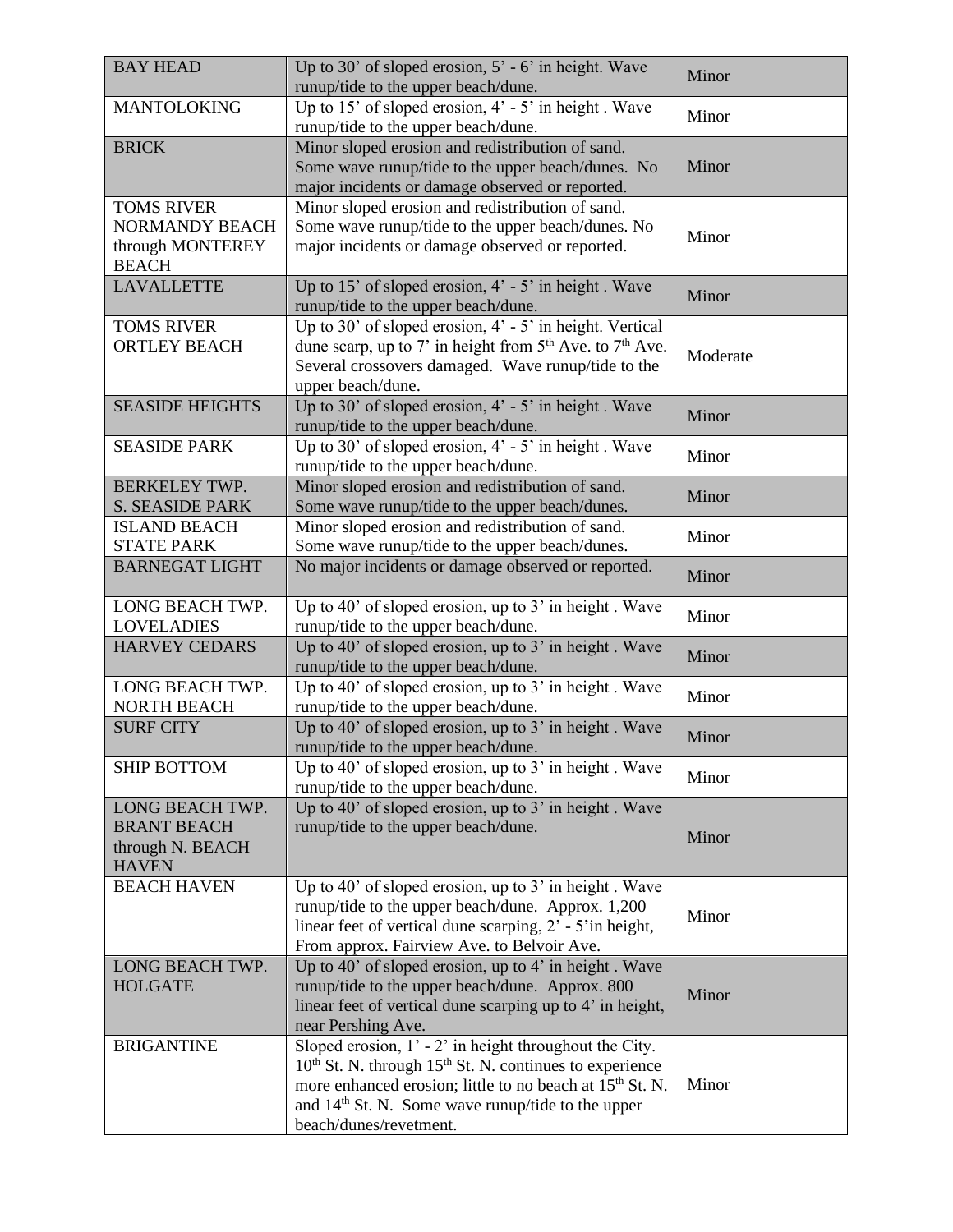| or damage observed or reported. Evidence of splash<br>Minor<br>over near Flagship Resort<br>Inlet Jetty to Ventnor Border: Sloped erosion, 1' -<br>2' in height throughout the City with several stretches<br>of vertical beach scarping, up to 2' in height north of<br>Minor<br>the Steel Pier (Maryland Ave.). Some wave<br>runup/tide to the upper beach/dunes.<br>Sloped erosion, 1' - 2' in height throughout the City<br><b>VENTNOR</b><br>with several stretches of vertical beach scarping, up to<br>Minor<br>2' in height. Some wave runup/tide to the upper<br>beach/dunes.<br><b>MARGATE</b><br>Sloped erosion, $1'$ - $2'$ in height, with several stretches<br>of vertical beach scarping, up to 2' in height. Some<br>Minor<br>wave runup/tide to the upper beach/dunes throughout<br>the City.<br>Sloped erosion, 1' - 2' in height. Some enhanced<br><b>LONGPORT</b><br>erosion in the vicinity of $23rd$ Ave. with vertical beach<br>Minor<br>scarps up to 2' in height. Some wave runup/tide to<br>the upper beach/dunes throughout the Borough.<br><b>OCEAN CITY</b><br>Sloped erosion, $1'$ - 3' in height throughout the City.<br>Various sections of vertical beach scarps, up to 2' in<br>height north of the Music Pier (8 <sup>th</sup> Street). Vicinity of<br>5 <sup>th</sup> St. continues to experience more enhanced erosion;<br>Minor<br>vertical scarps into dune/stockpile between 5 <sup>th</sup> St. and<br>$6th$ St., up to 5' in height and 3' in depth. Some wave<br>runup/tide to the upper beach/dunes throughout City.<br>Up to 40' of sloped erosion, $2^{\circ}$ – 3' in height. 2'-5' of<br><b>UPPER TWP.</b><br>vertical dune scarp near Seaview Avenue. Some wave<br><b>STRATHMERE</b><br>Minor<br>runup/tide to the upper beach/dunes throughout<br>Strathmere.<br>29 <sup>th</sup> Street to 90 <sup>th</sup> Street: Up to 35' of sloped erosion,<br><b>SEA ISLE CITY</b><br>$1' - 2'$ in height. Wave runup/tide to the upper beach.<br>90 <sup>th</sup> Street to Townsend Inlet Waterfront Park:<br>Minor<br>Up to 35' of sloped erosion, $1'-2'$ in height (90 <sup>th</sup> St. to<br>93 <sup>rd</sup> St.) Approx. 300 linear feet of existing dune<br>scarp at Waterfront Park damaged further.<br>Up to 30' of sloped erosion, $1' - 2'$ in height with<br><b>AVALON</b><br>vertical beach scarps up to 1' in height (near 13 <sup>th</sup> St.<br>Minor<br>and 14 <sup>th</sup> St.). Wave runup/tide to the upper<br>beach/dunes.<br>Up to 20' of sloped erosion, $1'$ - 2' feet in height.<br><b>STONE HARBOR</b><br>Minor<br>Wave runup/tide to the upper beach/dunes.<br>Hereford Inlet & Surf Ave: Minor erosion. Wave<br><b>NORTH WILDWOOD</b><br>Minor<br>runup/tide to the upper beach/dunes. No damage<br>reported to the seawall.<br>$2nd$ Ave. to 15 <sup>th</sup> Ave.: Up to 40' of sloped erosion, 1' -<br>3' in height with vertical beach scarps up to 2' in<br>height. Wave runup/tide to the beach/dune/bulkhead.<br>Beach access closed due to complete erosion of I-5<br>Moderate<br>crossovers.<br>15 <sup>th</sup> Ave. to Wildwood border: Up to 35' of sloped<br>erosion, $1'-2'$ in height. Wave runup/tide to the<br>upper beach/dunes.<br>Up to 45' of sloped erosion, 1'-2' in height. Wave<br>WILDWOOD CITY<br>Minor<br>runup/tide to the upper beach. Evidence of ponding.<br>Up to 40' of sloped erosion, $1'-2'$ in height. Wave<br><b>WILDWOOD CREST</b><br>Minor | <b>ATLANTIC CITY</b> | Inlet Seawall and Terminal Jetty area: No incidents |  |
|---------------------------------------------------------------------------------------------------------------------------------------------------------------------------------------------------------------------------------------------------------------------------------------------------------------------------------------------------------------------------------------------------------------------------------------------------------------------------------------------------------------------------------------------------------------------------------------------------------------------------------------------------------------------------------------------------------------------------------------------------------------------------------------------------------------------------------------------------------------------------------------------------------------------------------------------------------------------------------------------------------------------------------------------------------------------------------------------------------------------------------------------------------------------------------------------------------------------------------------------------------------------------------------------------------------------------------------------------------------------------------------------------------------------------------------------------------------------------------------------------------------------------------------------------------------------------------------------------------------------------------------------------------------------------------------------------------------------------------------------------------------------------------------------------------------------------------------------------------------------------------------------------------------------------------------------------------------------------------------------------------------------------------------------------------------------------------------------------------------------------------------------------------------------------------------------------------------------------------------------------------------------------------------------------------------------------------------------------------------------------------------------------------------------------------------------------------------------------------------------------------------------------------------------------------------------------------------------------------------------------------------------------------------------------------------------------------------------------------------------------------------------------------------------------------------------------------------------------------------------------------------------------------------------------------------------------------------------------------------------------------------------------------------------------------------------------------------------------------------------------------------------------------------------------------------------------------------------------------------------------------------------------------------------------------------------------------------------------------------------------------------------------------------------------------------------------------------|----------------------|-----------------------------------------------------|--|
|                                                                                                                                                                                                                                                                                                                                                                                                                                                                                                                                                                                                                                                                                                                                                                                                                                                                                                                                                                                                                                                                                                                                                                                                                                                                                                                                                                                                                                                                                                                                                                                                                                                                                                                                                                                                                                                                                                                                                                                                                                                                                                                                                                                                                                                                                                                                                                                                                                                                                                                                                                                                                                                                                                                                                                                                                                                                                                                                                                                                                                                                                                                                                                                                                                                                                                                                                                                                                                                               |                      |                                                     |  |
|                                                                                                                                                                                                                                                                                                                                                                                                                                                                                                                                                                                                                                                                                                                                                                                                                                                                                                                                                                                                                                                                                                                                                                                                                                                                                                                                                                                                                                                                                                                                                                                                                                                                                                                                                                                                                                                                                                                                                                                                                                                                                                                                                                                                                                                                                                                                                                                                                                                                                                                                                                                                                                                                                                                                                                                                                                                                                                                                                                                                                                                                                                                                                                                                                                                                                                                                                                                                                                                               |                      |                                                     |  |
|                                                                                                                                                                                                                                                                                                                                                                                                                                                                                                                                                                                                                                                                                                                                                                                                                                                                                                                                                                                                                                                                                                                                                                                                                                                                                                                                                                                                                                                                                                                                                                                                                                                                                                                                                                                                                                                                                                                                                                                                                                                                                                                                                                                                                                                                                                                                                                                                                                                                                                                                                                                                                                                                                                                                                                                                                                                                                                                                                                                                                                                                                                                                                                                                                                                                                                                                                                                                                                                               |                      |                                                     |  |
|                                                                                                                                                                                                                                                                                                                                                                                                                                                                                                                                                                                                                                                                                                                                                                                                                                                                                                                                                                                                                                                                                                                                                                                                                                                                                                                                                                                                                                                                                                                                                                                                                                                                                                                                                                                                                                                                                                                                                                                                                                                                                                                                                                                                                                                                                                                                                                                                                                                                                                                                                                                                                                                                                                                                                                                                                                                                                                                                                                                                                                                                                                                                                                                                                                                                                                                                                                                                                                                               |                      |                                                     |  |
|                                                                                                                                                                                                                                                                                                                                                                                                                                                                                                                                                                                                                                                                                                                                                                                                                                                                                                                                                                                                                                                                                                                                                                                                                                                                                                                                                                                                                                                                                                                                                                                                                                                                                                                                                                                                                                                                                                                                                                                                                                                                                                                                                                                                                                                                                                                                                                                                                                                                                                                                                                                                                                                                                                                                                                                                                                                                                                                                                                                                                                                                                                                                                                                                                                                                                                                                                                                                                                                               |                      |                                                     |  |
|                                                                                                                                                                                                                                                                                                                                                                                                                                                                                                                                                                                                                                                                                                                                                                                                                                                                                                                                                                                                                                                                                                                                                                                                                                                                                                                                                                                                                                                                                                                                                                                                                                                                                                                                                                                                                                                                                                                                                                                                                                                                                                                                                                                                                                                                                                                                                                                                                                                                                                                                                                                                                                                                                                                                                                                                                                                                                                                                                                                                                                                                                                                                                                                                                                                                                                                                                                                                                                                               |                      |                                                     |  |
|                                                                                                                                                                                                                                                                                                                                                                                                                                                                                                                                                                                                                                                                                                                                                                                                                                                                                                                                                                                                                                                                                                                                                                                                                                                                                                                                                                                                                                                                                                                                                                                                                                                                                                                                                                                                                                                                                                                                                                                                                                                                                                                                                                                                                                                                                                                                                                                                                                                                                                                                                                                                                                                                                                                                                                                                                                                                                                                                                                                                                                                                                                                                                                                                                                                                                                                                                                                                                                                               |                      |                                                     |  |
|                                                                                                                                                                                                                                                                                                                                                                                                                                                                                                                                                                                                                                                                                                                                                                                                                                                                                                                                                                                                                                                                                                                                                                                                                                                                                                                                                                                                                                                                                                                                                                                                                                                                                                                                                                                                                                                                                                                                                                                                                                                                                                                                                                                                                                                                                                                                                                                                                                                                                                                                                                                                                                                                                                                                                                                                                                                                                                                                                                                                                                                                                                                                                                                                                                                                                                                                                                                                                                                               |                      |                                                     |  |
|                                                                                                                                                                                                                                                                                                                                                                                                                                                                                                                                                                                                                                                                                                                                                                                                                                                                                                                                                                                                                                                                                                                                                                                                                                                                                                                                                                                                                                                                                                                                                                                                                                                                                                                                                                                                                                                                                                                                                                                                                                                                                                                                                                                                                                                                                                                                                                                                                                                                                                                                                                                                                                                                                                                                                                                                                                                                                                                                                                                                                                                                                                                                                                                                                                                                                                                                                                                                                                                               |                      |                                                     |  |
|                                                                                                                                                                                                                                                                                                                                                                                                                                                                                                                                                                                                                                                                                                                                                                                                                                                                                                                                                                                                                                                                                                                                                                                                                                                                                                                                                                                                                                                                                                                                                                                                                                                                                                                                                                                                                                                                                                                                                                                                                                                                                                                                                                                                                                                                                                                                                                                                                                                                                                                                                                                                                                                                                                                                                                                                                                                                                                                                                                                                                                                                                                                                                                                                                                                                                                                                                                                                                                                               |                      |                                                     |  |
|                                                                                                                                                                                                                                                                                                                                                                                                                                                                                                                                                                                                                                                                                                                                                                                                                                                                                                                                                                                                                                                                                                                                                                                                                                                                                                                                                                                                                                                                                                                                                                                                                                                                                                                                                                                                                                                                                                                                                                                                                                                                                                                                                                                                                                                                                                                                                                                                                                                                                                                                                                                                                                                                                                                                                                                                                                                                                                                                                                                                                                                                                                                                                                                                                                                                                                                                                                                                                                                               |                      |                                                     |  |
|                                                                                                                                                                                                                                                                                                                                                                                                                                                                                                                                                                                                                                                                                                                                                                                                                                                                                                                                                                                                                                                                                                                                                                                                                                                                                                                                                                                                                                                                                                                                                                                                                                                                                                                                                                                                                                                                                                                                                                                                                                                                                                                                                                                                                                                                                                                                                                                                                                                                                                                                                                                                                                                                                                                                                                                                                                                                                                                                                                                                                                                                                                                                                                                                                                                                                                                                                                                                                                                               |                      |                                                     |  |
|                                                                                                                                                                                                                                                                                                                                                                                                                                                                                                                                                                                                                                                                                                                                                                                                                                                                                                                                                                                                                                                                                                                                                                                                                                                                                                                                                                                                                                                                                                                                                                                                                                                                                                                                                                                                                                                                                                                                                                                                                                                                                                                                                                                                                                                                                                                                                                                                                                                                                                                                                                                                                                                                                                                                                                                                                                                                                                                                                                                                                                                                                                                                                                                                                                                                                                                                                                                                                                                               |                      |                                                     |  |
|                                                                                                                                                                                                                                                                                                                                                                                                                                                                                                                                                                                                                                                                                                                                                                                                                                                                                                                                                                                                                                                                                                                                                                                                                                                                                                                                                                                                                                                                                                                                                                                                                                                                                                                                                                                                                                                                                                                                                                                                                                                                                                                                                                                                                                                                                                                                                                                                                                                                                                                                                                                                                                                                                                                                                                                                                                                                                                                                                                                                                                                                                                                                                                                                                                                                                                                                                                                                                                                               |                      |                                                     |  |
|                                                                                                                                                                                                                                                                                                                                                                                                                                                                                                                                                                                                                                                                                                                                                                                                                                                                                                                                                                                                                                                                                                                                                                                                                                                                                                                                                                                                                                                                                                                                                                                                                                                                                                                                                                                                                                                                                                                                                                                                                                                                                                                                                                                                                                                                                                                                                                                                                                                                                                                                                                                                                                                                                                                                                                                                                                                                                                                                                                                                                                                                                                                                                                                                                                                                                                                                                                                                                                                               |                      |                                                     |  |
|                                                                                                                                                                                                                                                                                                                                                                                                                                                                                                                                                                                                                                                                                                                                                                                                                                                                                                                                                                                                                                                                                                                                                                                                                                                                                                                                                                                                                                                                                                                                                                                                                                                                                                                                                                                                                                                                                                                                                                                                                                                                                                                                                                                                                                                                                                                                                                                                                                                                                                                                                                                                                                                                                                                                                                                                                                                                                                                                                                                                                                                                                                                                                                                                                                                                                                                                                                                                                                                               |                      |                                                     |  |
|                                                                                                                                                                                                                                                                                                                                                                                                                                                                                                                                                                                                                                                                                                                                                                                                                                                                                                                                                                                                                                                                                                                                                                                                                                                                                                                                                                                                                                                                                                                                                                                                                                                                                                                                                                                                                                                                                                                                                                                                                                                                                                                                                                                                                                                                                                                                                                                                                                                                                                                                                                                                                                                                                                                                                                                                                                                                                                                                                                                                                                                                                                                                                                                                                                                                                                                                                                                                                                                               |                      |                                                     |  |
|                                                                                                                                                                                                                                                                                                                                                                                                                                                                                                                                                                                                                                                                                                                                                                                                                                                                                                                                                                                                                                                                                                                                                                                                                                                                                                                                                                                                                                                                                                                                                                                                                                                                                                                                                                                                                                                                                                                                                                                                                                                                                                                                                                                                                                                                                                                                                                                                                                                                                                                                                                                                                                                                                                                                                                                                                                                                                                                                                                                                                                                                                                                                                                                                                                                                                                                                                                                                                                                               |                      |                                                     |  |
|                                                                                                                                                                                                                                                                                                                                                                                                                                                                                                                                                                                                                                                                                                                                                                                                                                                                                                                                                                                                                                                                                                                                                                                                                                                                                                                                                                                                                                                                                                                                                                                                                                                                                                                                                                                                                                                                                                                                                                                                                                                                                                                                                                                                                                                                                                                                                                                                                                                                                                                                                                                                                                                                                                                                                                                                                                                                                                                                                                                                                                                                                                                                                                                                                                                                                                                                                                                                                                                               |                      |                                                     |  |
|                                                                                                                                                                                                                                                                                                                                                                                                                                                                                                                                                                                                                                                                                                                                                                                                                                                                                                                                                                                                                                                                                                                                                                                                                                                                                                                                                                                                                                                                                                                                                                                                                                                                                                                                                                                                                                                                                                                                                                                                                                                                                                                                                                                                                                                                                                                                                                                                                                                                                                                                                                                                                                                                                                                                                                                                                                                                                                                                                                                                                                                                                                                                                                                                                                                                                                                                                                                                                                                               |                      |                                                     |  |
|                                                                                                                                                                                                                                                                                                                                                                                                                                                                                                                                                                                                                                                                                                                                                                                                                                                                                                                                                                                                                                                                                                                                                                                                                                                                                                                                                                                                                                                                                                                                                                                                                                                                                                                                                                                                                                                                                                                                                                                                                                                                                                                                                                                                                                                                                                                                                                                                                                                                                                                                                                                                                                                                                                                                                                                                                                                                                                                                                                                                                                                                                                                                                                                                                                                                                                                                                                                                                                                               |                      |                                                     |  |
|                                                                                                                                                                                                                                                                                                                                                                                                                                                                                                                                                                                                                                                                                                                                                                                                                                                                                                                                                                                                                                                                                                                                                                                                                                                                                                                                                                                                                                                                                                                                                                                                                                                                                                                                                                                                                                                                                                                                                                                                                                                                                                                                                                                                                                                                                                                                                                                                                                                                                                                                                                                                                                                                                                                                                                                                                                                                                                                                                                                                                                                                                                                                                                                                                                                                                                                                                                                                                                                               |                      |                                                     |  |
|                                                                                                                                                                                                                                                                                                                                                                                                                                                                                                                                                                                                                                                                                                                                                                                                                                                                                                                                                                                                                                                                                                                                                                                                                                                                                                                                                                                                                                                                                                                                                                                                                                                                                                                                                                                                                                                                                                                                                                                                                                                                                                                                                                                                                                                                                                                                                                                                                                                                                                                                                                                                                                                                                                                                                                                                                                                                                                                                                                                                                                                                                                                                                                                                                                                                                                                                                                                                                                                               |                      |                                                     |  |
|                                                                                                                                                                                                                                                                                                                                                                                                                                                                                                                                                                                                                                                                                                                                                                                                                                                                                                                                                                                                                                                                                                                                                                                                                                                                                                                                                                                                                                                                                                                                                                                                                                                                                                                                                                                                                                                                                                                                                                                                                                                                                                                                                                                                                                                                                                                                                                                                                                                                                                                                                                                                                                                                                                                                                                                                                                                                                                                                                                                                                                                                                                                                                                                                                                                                                                                                                                                                                                                               |                      |                                                     |  |
|                                                                                                                                                                                                                                                                                                                                                                                                                                                                                                                                                                                                                                                                                                                                                                                                                                                                                                                                                                                                                                                                                                                                                                                                                                                                                                                                                                                                                                                                                                                                                                                                                                                                                                                                                                                                                                                                                                                                                                                                                                                                                                                                                                                                                                                                                                                                                                                                                                                                                                                                                                                                                                                                                                                                                                                                                                                                                                                                                                                                                                                                                                                                                                                                                                                                                                                                                                                                                                                               |                      |                                                     |  |
|                                                                                                                                                                                                                                                                                                                                                                                                                                                                                                                                                                                                                                                                                                                                                                                                                                                                                                                                                                                                                                                                                                                                                                                                                                                                                                                                                                                                                                                                                                                                                                                                                                                                                                                                                                                                                                                                                                                                                                                                                                                                                                                                                                                                                                                                                                                                                                                                                                                                                                                                                                                                                                                                                                                                                                                                                                                                                                                                                                                                                                                                                                                                                                                                                                                                                                                                                                                                                                                               |                      |                                                     |  |
|                                                                                                                                                                                                                                                                                                                                                                                                                                                                                                                                                                                                                                                                                                                                                                                                                                                                                                                                                                                                                                                                                                                                                                                                                                                                                                                                                                                                                                                                                                                                                                                                                                                                                                                                                                                                                                                                                                                                                                                                                                                                                                                                                                                                                                                                                                                                                                                                                                                                                                                                                                                                                                                                                                                                                                                                                                                                                                                                                                                                                                                                                                                                                                                                                                                                                                                                                                                                                                                               |                      |                                                     |  |
|                                                                                                                                                                                                                                                                                                                                                                                                                                                                                                                                                                                                                                                                                                                                                                                                                                                                                                                                                                                                                                                                                                                                                                                                                                                                                                                                                                                                                                                                                                                                                                                                                                                                                                                                                                                                                                                                                                                                                                                                                                                                                                                                                                                                                                                                                                                                                                                                                                                                                                                                                                                                                                                                                                                                                                                                                                                                                                                                                                                                                                                                                                                                                                                                                                                                                                                                                                                                                                                               |                      |                                                     |  |
|                                                                                                                                                                                                                                                                                                                                                                                                                                                                                                                                                                                                                                                                                                                                                                                                                                                                                                                                                                                                                                                                                                                                                                                                                                                                                                                                                                                                                                                                                                                                                                                                                                                                                                                                                                                                                                                                                                                                                                                                                                                                                                                                                                                                                                                                                                                                                                                                                                                                                                                                                                                                                                                                                                                                                                                                                                                                                                                                                                                                                                                                                                                                                                                                                                                                                                                                                                                                                                                               |                      |                                                     |  |
|                                                                                                                                                                                                                                                                                                                                                                                                                                                                                                                                                                                                                                                                                                                                                                                                                                                                                                                                                                                                                                                                                                                                                                                                                                                                                                                                                                                                                                                                                                                                                                                                                                                                                                                                                                                                                                                                                                                                                                                                                                                                                                                                                                                                                                                                                                                                                                                                                                                                                                                                                                                                                                                                                                                                                                                                                                                                                                                                                                                                                                                                                                                                                                                                                                                                                                                                                                                                                                                               |                      |                                                     |  |
|                                                                                                                                                                                                                                                                                                                                                                                                                                                                                                                                                                                                                                                                                                                                                                                                                                                                                                                                                                                                                                                                                                                                                                                                                                                                                                                                                                                                                                                                                                                                                                                                                                                                                                                                                                                                                                                                                                                                                                                                                                                                                                                                                                                                                                                                                                                                                                                                                                                                                                                                                                                                                                                                                                                                                                                                                                                                                                                                                                                                                                                                                                                                                                                                                                                                                                                                                                                                                                                               |                      |                                                     |  |
|                                                                                                                                                                                                                                                                                                                                                                                                                                                                                                                                                                                                                                                                                                                                                                                                                                                                                                                                                                                                                                                                                                                                                                                                                                                                                                                                                                                                                                                                                                                                                                                                                                                                                                                                                                                                                                                                                                                                                                                                                                                                                                                                                                                                                                                                                                                                                                                                                                                                                                                                                                                                                                                                                                                                                                                                                                                                                                                                                                                                                                                                                                                                                                                                                                                                                                                                                                                                                                                               |                      |                                                     |  |
|                                                                                                                                                                                                                                                                                                                                                                                                                                                                                                                                                                                                                                                                                                                                                                                                                                                                                                                                                                                                                                                                                                                                                                                                                                                                                                                                                                                                                                                                                                                                                                                                                                                                                                                                                                                                                                                                                                                                                                                                                                                                                                                                                                                                                                                                                                                                                                                                                                                                                                                                                                                                                                                                                                                                                                                                                                                                                                                                                                                                                                                                                                                                                                                                                                                                                                                                                                                                                                                               |                      |                                                     |  |
|                                                                                                                                                                                                                                                                                                                                                                                                                                                                                                                                                                                                                                                                                                                                                                                                                                                                                                                                                                                                                                                                                                                                                                                                                                                                                                                                                                                                                                                                                                                                                                                                                                                                                                                                                                                                                                                                                                                                                                                                                                                                                                                                                                                                                                                                                                                                                                                                                                                                                                                                                                                                                                                                                                                                                                                                                                                                                                                                                                                                                                                                                                                                                                                                                                                                                                                                                                                                                                                               |                      |                                                     |  |
|                                                                                                                                                                                                                                                                                                                                                                                                                                                                                                                                                                                                                                                                                                                                                                                                                                                                                                                                                                                                                                                                                                                                                                                                                                                                                                                                                                                                                                                                                                                                                                                                                                                                                                                                                                                                                                                                                                                                                                                                                                                                                                                                                                                                                                                                                                                                                                                                                                                                                                                                                                                                                                                                                                                                                                                                                                                                                                                                                                                                                                                                                                                                                                                                                                                                                                                                                                                                                                                               |                      |                                                     |  |
|                                                                                                                                                                                                                                                                                                                                                                                                                                                                                                                                                                                                                                                                                                                                                                                                                                                                                                                                                                                                                                                                                                                                                                                                                                                                                                                                                                                                                                                                                                                                                                                                                                                                                                                                                                                                                                                                                                                                                                                                                                                                                                                                                                                                                                                                                                                                                                                                                                                                                                                                                                                                                                                                                                                                                                                                                                                                                                                                                                                                                                                                                                                                                                                                                                                                                                                                                                                                                                                               |                      |                                                     |  |
|                                                                                                                                                                                                                                                                                                                                                                                                                                                                                                                                                                                                                                                                                                                                                                                                                                                                                                                                                                                                                                                                                                                                                                                                                                                                                                                                                                                                                                                                                                                                                                                                                                                                                                                                                                                                                                                                                                                                                                                                                                                                                                                                                                                                                                                                                                                                                                                                                                                                                                                                                                                                                                                                                                                                                                                                                                                                                                                                                                                                                                                                                                                                                                                                                                                                                                                                                                                                                                                               |                      |                                                     |  |
|                                                                                                                                                                                                                                                                                                                                                                                                                                                                                                                                                                                                                                                                                                                                                                                                                                                                                                                                                                                                                                                                                                                                                                                                                                                                                                                                                                                                                                                                                                                                                                                                                                                                                                                                                                                                                                                                                                                                                                                                                                                                                                                                                                                                                                                                                                                                                                                                                                                                                                                                                                                                                                                                                                                                                                                                                                                                                                                                                                                                                                                                                                                                                                                                                                                                                                                                                                                                                                                               |                      |                                                     |  |
|                                                                                                                                                                                                                                                                                                                                                                                                                                                                                                                                                                                                                                                                                                                                                                                                                                                                                                                                                                                                                                                                                                                                                                                                                                                                                                                                                                                                                                                                                                                                                                                                                                                                                                                                                                                                                                                                                                                                                                                                                                                                                                                                                                                                                                                                                                                                                                                                                                                                                                                                                                                                                                                                                                                                                                                                                                                                                                                                                                                                                                                                                                                                                                                                                                                                                                                                                                                                                                                               |                      |                                                     |  |
|                                                                                                                                                                                                                                                                                                                                                                                                                                                                                                                                                                                                                                                                                                                                                                                                                                                                                                                                                                                                                                                                                                                                                                                                                                                                                                                                                                                                                                                                                                                                                                                                                                                                                                                                                                                                                                                                                                                                                                                                                                                                                                                                                                                                                                                                                                                                                                                                                                                                                                                                                                                                                                                                                                                                                                                                                                                                                                                                                                                                                                                                                                                                                                                                                                                                                                                                                                                                                                                               |                      |                                                     |  |
|                                                                                                                                                                                                                                                                                                                                                                                                                                                                                                                                                                                                                                                                                                                                                                                                                                                                                                                                                                                                                                                                                                                                                                                                                                                                                                                                                                                                                                                                                                                                                                                                                                                                                                                                                                                                                                                                                                                                                                                                                                                                                                                                                                                                                                                                                                                                                                                                                                                                                                                                                                                                                                                                                                                                                                                                                                                                                                                                                                                                                                                                                                                                                                                                                                                                                                                                                                                                                                                               |                      |                                                     |  |
|                                                                                                                                                                                                                                                                                                                                                                                                                                                                                                                                                                                                                                                                                                                                                                                                                                                                                                                                                                                                                                                                                                                                                                                                                                                                                                                                                                                                                                                                                                                                                                                                                                                                                                                                                                                                                                                                                                                                                                                                                                                                                                                                                                                                                                                                                                                                                                                                                                                                                                                                                                                                                                                                                                                                                                                                                                                                                                                                                                                                                                                                                                                                                                                                                                                                                                                                                                                                                                                               |                      |                                                     |  |
|                                                                                                                                                                                                                                                                                                                                                                                                                                                                                                                                                                                                                                                                                                                                                                                                                                                                                                                                                                                                                                                                                                                                                                                                                                                                                                                                                                                                                                                                                                                                                                                                                                                                                                                                                                                                                                                                                                                                                                                                                                                                                                                                                                                                                                                                                                                                                                                                                                                                                                                                                                                                                                                                                                                                                                                                                                                                                                                                                                                                                                                                                                                                                                                                                                                                                                                                                                                                                                                               |                      |                                                     |  |
|                                                                                                                                                                                                                                                                                                                                                                                                                                                                                                                                                                                                                                                                                                                                                                                                                                                                                                                                                                                                                                                                                                                                                                                                                                                                                                                                                                                                                                                                                                                                                                                                                                                                                                                                                                                                                                                                                                                                                                                                                                                                                                                                                                                                                                                                                                                                                                                                                                                                                                                                                                                                                                                                                                                                                                                                                                                                                                                                                                                                                                                                                                                                                                                                                                                                                                                                                                                                                                                               |                      |                                                     |  |
|                                                                                                                                                                                                                                                                                                                                                                                                                                                                                                                                                                                                                                                                                                                                                                                                                                                                                                                                                                                                                                                                                                                                                                                                                                                                                                                                                                                                                                                                                                                                                                                                                                                                                                                                                                                                                                                                                                                                                                                                                                                                                                                                                                                                                                                                                                                                                                                                                                                                                                                                                                                                                                                                                                                                                                                                                                                                                                                                                                                                                                                                                                                                                                                                                                                                                                                                                                                                                                                               |                      |                                                     |  |
|                                                                                                                                                                                                                                                                                                                                                                                                                                                                                                                                                                                                                                                                                                                                                                                                                                                                                                                                                                                                                                                                                                                                                                                                                                                                                                                                                                                                                                                                                                                                                                                                                                                                                                                                                                                                                                                                                                                                                                                                                                                                                                                                                                                                                                                                                                                                                                                                                                                                                                                                                                                                                                                                                                                                                                                                                                                                                                                                                                                                                                                                                                                                                                                                                                                                                                                                                                                                                                                               |                      |                                                     |  |
|                                                                                                                                                                                                                                                                                                                                                                                                                                                                                                                                                                                                                                                                                                                                                                                                                                                                                                                                                                                                                                                                                                                                                                                                                                                                                                                                                                                                                                                                                                                                                                                                                                                                                                                                                                                                                                                                                                                                                                                                                                                                                                                                                                                                                                                                                                                                                                                                                                                                                                                                                                                                                                                                                                                                                                                                                                                                                                                                                                                                                                                                                                                                                                                                                                                                                                                                                                                                                                                               |                      |                                                     |  |
|                                                                                                                                                                                                                                                                                                                                                                                                                                                                                                                                                                                                                                                                                                                                                                                                                                                                                                                                                                                                                                                                                                                                                                                                                                                                                                                                                                                                                                                                                                                                                                                                                                                                                                                                                                                                                                                                                                                                                                                                                                                                                                                                                                                                                                                                                                                                                                                                                                                                                                                                                                                                                                                                                                                                                                                                                                                                                                                                                                                                                                                                                                                                                                                                                                                                                                                                                                                                                                                               |                      |                                                     |  |
|                                                                                                                                                                                                                                                                                                                                                                                                                                                                                                                                                                                                                                                                                                                                                                                                                                                                                                                                                                                                                                                                                                                                                                                                                                                                                                                                                                                                                                                                                                                                                                                                                                                                                                                                                                                                                                                                                                                                                                                                                                                                                                                                                                                                                                                                                                                                                                                                                                                                                                                                                                                                                                                                                                                                                                                                                                                                                                                                                                                                                                                                                                                                                                                                                                                                                                                                                                                                                                                               |                      |                                                     |  |
|                                                                                                                                                                                                                                                                                                                                                                                                                                                                                                                                                                                                                                                                                                                                                                                                                                                                                                                                                                                                                                                                                                                                                                                                                                                                                                                                                                                                                                                                                                                                                                                                                                                                                                                                                                                                                                                                                                                                                                                                                                                                                                                                                                                                                                                                                                                                                                                                                                                                                                                                                                                                                                                                                                                                                                                                                                                                                                                                                                                                                                                                                                                                                                                                                                                                                                                                                                                                                                                               |                      |                                                     |  |
|                                                                                                                                                                                                                                                                                                                                                                                                                                                                                                                                                                                                                                                                                                                                                                                                                                                                                                                                                                                                                                                                                                                                                                                                                                                                                                                                                                                                                                                                                                                                                                                                                                                                                                                                                                                                                                                                                                                                                                                                                                                                                                                                                                                                                                                                                                                                                                                                                                                                                                                                                                                                                                                                                                                                                                                                                                                                                                                                                                                                                                                                                                                                                                                                                                                                                                                                                                                                                                                               |                      |                                                     |  |
|                                                                                                                                                                                                                                                                                                                                                                                                                                                                                                                                                                                                                                                                                                                                                                                                                                                                                                                                                                                                                                                                                                                                                                                                                                                                                                                                                                                                                                                                                                                                                                                                                                                                                                                                                                                                                                                                                                                                                                                                                                                                                                                                                                                                                                                                                                                                                                                                                                                                                                                                                                                                                                                                                                                                                                                                                                                                                                                                                                                                                                                                                                                                                                                                                                                                                                                                                                                                                                                               |                      |                                                     |  |
|                                                                                                                                                                                                                                                                                                                                                                                                                                                                                                                                                                                                                                                                                                                                                                                                                                                                                                                                                                                                                                                                                                                                                                                                                                                                                                                                                                                                                                                                                                                                                                                                                                                                                                                                                                                                                                                                                                                                                                                                                                                                                                                                                                                                                                                                                                                                                                                                                                                                                                                                                                                                                                                                                                                                                                                                                                                                                                                                                                                                                                                                                                                                                                                                                                                                                                                                                                                                                                                               |                      |                                                     |  |
|                                                                                                                                                                                                                                                                                                                                                                                                                                                                                                                                                                                                                                                                                                                                                                                                                                                                                                                                                                                                                                                                                                                                                                                                                                                                                                                                                                                                                                                                                                                                                                                                                                                                                                                                                                                                                                                                                                                                                                                                                                                                                                                                                                                                                                                                                                                                                                                                                                                                                                                                                                                                                                                                                                                                                                                                                                                                                                                                                                                                                                                                                                                                                                                                                                                                                                                                                                                                                                                               |                      |                                                     |  |
|                                                                                                                                                                                                                                                                                                                                                                                                                                                                                                                                                                                                                                                                                                                                                                                                                                                                                                                                                                                                                                                                                                                                                                                                                                                                                                                                                                                                                                                                                                                                                                                                                                                                                                                                                                                                                                                                                                                                                                                                                                                                                                                                                                                                                                                                                                                                                                                                                                                                                                                                                                                                                                                                                                                                                                                                                                                                                                                                                                                                                                                                                                                                                                                                                                                                                                                                                                                                                                                               |                      |                                                     |  |
|                                                                                                                                                                                                                                                                                                                                                                                                                                                                                                                                                                                                                                                                                                                                                                                                                                                                                                                                                                                                                                                                                                                                                                                                                                                                                                                                                                                                                                                                                                                                                                                                                                                                                                                                                                                                                                                                                                                                                                                                                                                                                                                                                                                                                                                                                                                                                                                                                                                                                                                                                                                                                                                                                                                                                                                                                                                                                                                                                                                                                                                                                                                                                                                                                                                                                                                                                                                                                                                               |                      | runup/tide to the upper beach. Evidence of ponding. |  |